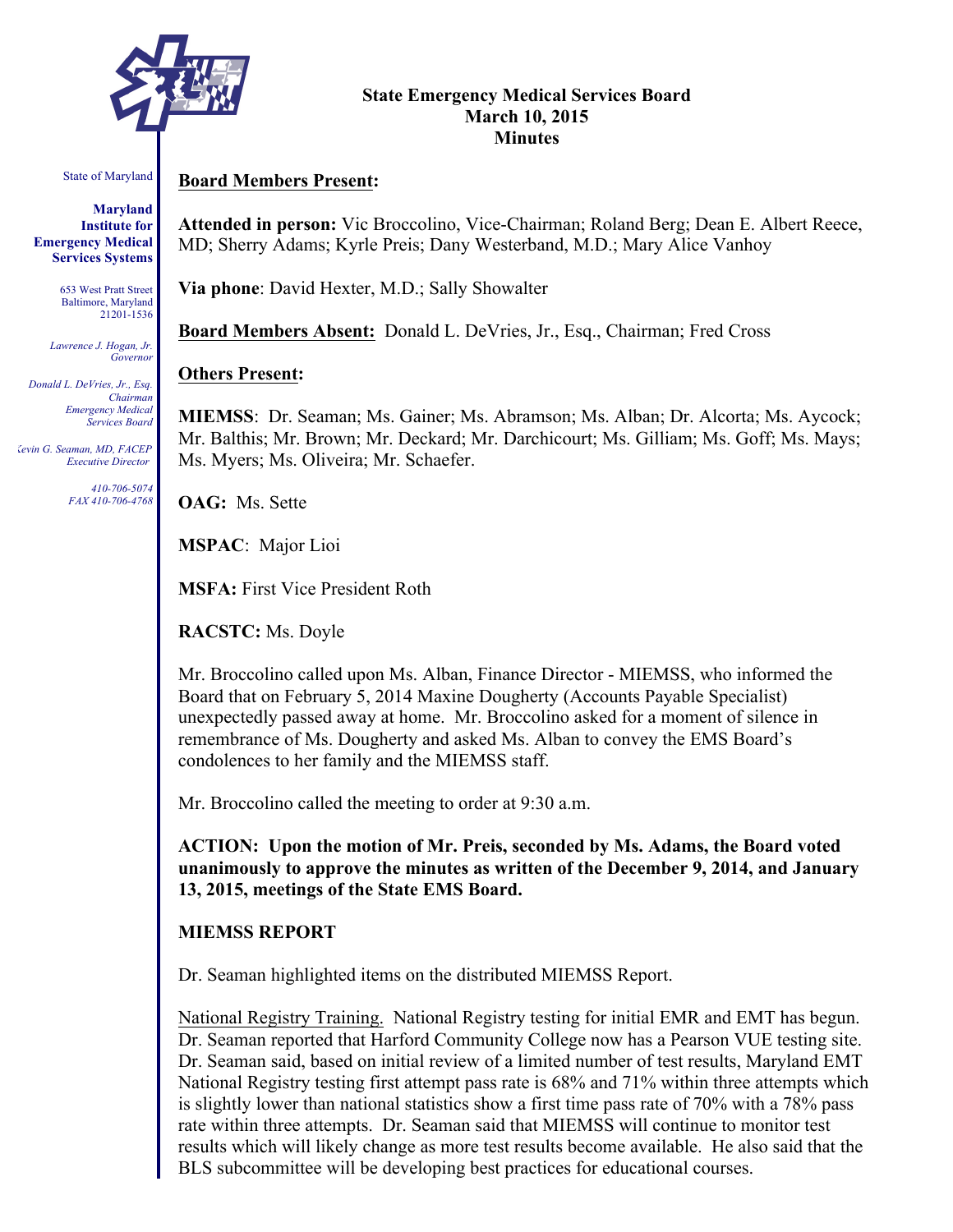SYSCOM/EMRC. Dr. Seaman said that the SYSCOM / EMRC upgrade is nearing completion of Phase I and that the project is on time and on budget.

Reverification. MIEMSS continues to work or the re-verification process for EMS Operational Programs. The re-verification process will ensure that jurisdictions remain compliant with requirements contained in COMAR regulations.

Ebola. Dr. Seaman said the Ebola situation is winding down. He said that the partnerships with DHMH, MEMA and other entities helped ensure that the State is better prepared to deal with this type health event.

Ms. Adams reported that EMS jurisdictions are eligible for federal funding for preparedness activities related to Ebola through DHMH. There may be some state level preparedness activities also eligible for reimbursement.

Chief Pries asked "who is the point of contact for the Maryland Ambulance Strike Teams at MIEMSS". Dr. Seaman responded that John Donohue, Chief of Field Operations is the point of contact regarding Maryland Ambulance Strike Teams.

Legislature. Dr. Seaman's reported that the EMSOF and MIEMSS budget hearings went well.

eMEDS®. Dr. Seaman said all jurisdictions have committed to eMEDS® and anticipate full implementation by the end of 2015.

## **Legislative Update:**

Ms. Gainer said the EMSOF and MIEMSS budget hearings went well and that MIEMSS is involved in several bills including a bill that would make an assault on an EMS provider a felony instead of a misdemeanor; a bill that would add a "Good Sam" protection for police officers who administer Narcan® (naloxone) to someone suffering an overdose. She also reported that a bill had been introduced (HB 1264) that would eliminate the requirement to have sprinklers installed in new single family dwellings.

## **SEMSAC REPORT**

Mr. Berg reported that due to weather concerns, the February and March meetings of SEMSAC were cancelled.

Mr. Berg said the SEMSAC Minimum Equipment Standards Workgroup has drafted a list of equipment it will recommend to be standard on ALS Transports, BLS Transports and ALS Chase Cars. Next steps include drafting standards for quantities, inspection, implementation and assurance of compliance.

Mr. Berg said the ePCR Workgroup continues to work solutions to EMS patient hand-off and compliance with leaving patient care reports.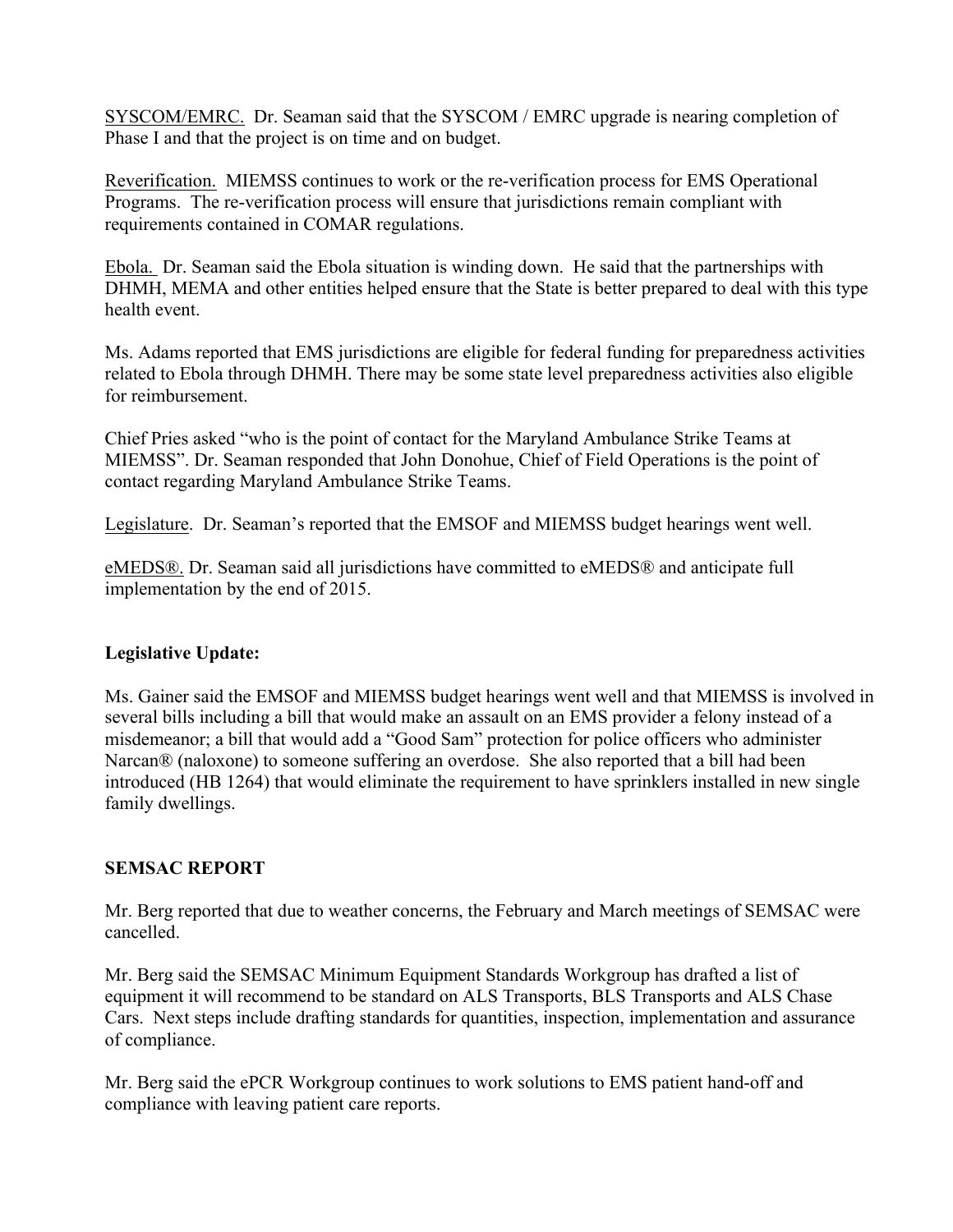# **MSP AVIATION COMMAND UPDATE**

Major Lioi reported that Governor Hogan appointed Colonel William M. Pallozzi as the MSP Superintendent. Colonel Pallozzi is a retired MSP trooper who has attained every rank within the Department. The MSP is very pleased with this appointment and looks forward to working with Colonel Pallozzi in continuing to provide outstanding public safety services to the citizens of Maryland.

Major Lioi said the transition to the AW-139 aircraft was completed five months ahead of schedule on January 30, 2015. All Second in Command (SIC) pilots hired prior to January 1, 2015, have been trained and released to crew status. There are currently five SICs in training.

MSPAC and DGS are working together and DGS has begun the process to sell the legacy Dauphin fleet. Two aircraft were sold in early January 2015, and an additional five airframes are currently in an online auction at Gov.deals.

MSPAC Technical Team is working with Agusta Westland on the initial review of requirements and critical design phases of the Flight Training Device (FTD). Custom high resolution photographs are being forwarded for inclusion in the high resolution areas of the FTD. Critical design review is expected to last until May. Construction is scheduled to begin in June 2015 with tentative delivery scheduled for May 2016. Full FTD operation is expected in August 2016.

Major Lioi said that MSPAC is working with UMD Procurement and MDOT to issue a Request for Proposals (RFP) for master services agreements for heavy maintenance on the AW-139 airframes to coincide with warranty expiration in 2016. Scopes of work have been completed in four functional areas and forwarded to UMD Procurement for review. The RFP is anticipated to be available for release in April 2015.

MSPAC has plans to hold the Trooper #1 Ribbon Cutting Ceremony sometime after the Legislative Session, which ends the second Monday in April.

MSP is working with DBM to assess areas where reductions can be made due to the mandatory 2% budget cuts.

# **MSFA UPDATE**

1<sup>st</sup> Vice President Roth said the EMSOF Coalition partners had a short meeting with Speaker Busch on February 23, 2015.

Mr. Roth gave an overview on a few of the bills currently under consideration including the "Hometown Heroes Bill," proposed by the governor, which will allow increased tax deductions for First Responder Volunteers and "Carrie's Bill" which will require multiple-line telephone systems to have the capability to connect to 911 without the user having to dial a prefix number, e.g., a "9" to get an outside line.

The MSFA Convention will be held on June 20 - 26, 2015 in Ocean City.

Maryland has identified April 12, 2015, as Maryland Volunteer Day; the MSFA is hosting a "Maryland First" statewide volunteer recruitment open house on April 12, 2015 (details to follow).

The Maryland Statewide Community Risk Reduction days are May 16-17, 2015, and October 17-18, 2015.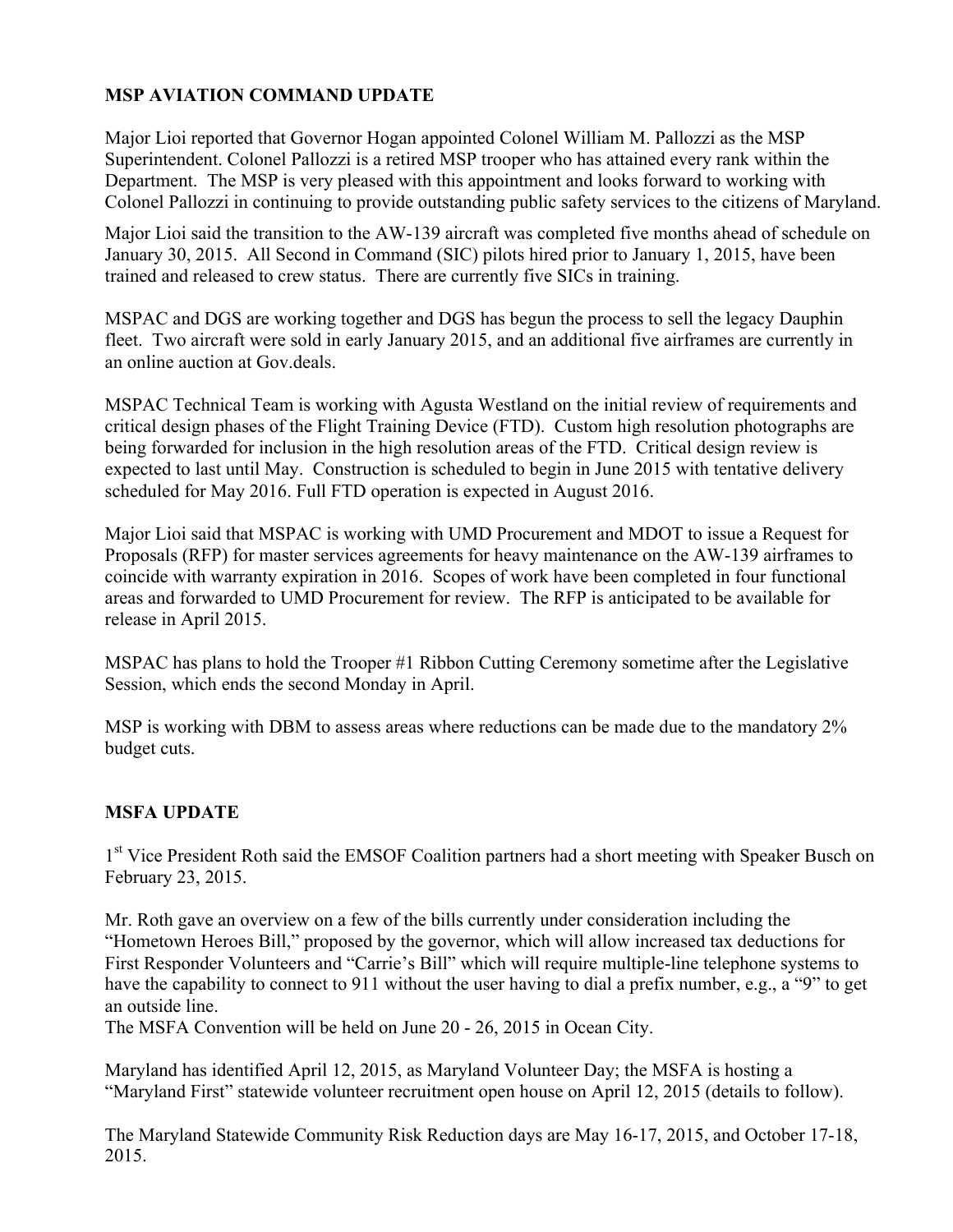A lengthy discussion ensued regarding the need to defeat HB 1264 - Building Performance Standards - Fire Sprinkler System Exemptions to assure the safety of Maryland citizens and firefighters that single-dwelling sprinklers provide.

## **OLD BUSINESS**

Perinatal Regulations. Ms. Sette said the Perinatal and Neonatal Referral Center updated Standards had been published in the Maryland Register; having received no comments, the Standards are ready for final action.

## **Upon the motion of Dr. Westerband, which was seconded by Ms. Vanhoy, the Board voted unanimously to approve Perinatal and Neonatal Referral Center Standards.**

Protocols. Dr. Alcorta highlighted needed grammatical and consistency modifications to the 2015 Protocols, as contained in a one-page document which was distributed to the EMS Board for review.

## **Upon the motion of Dr. Reece, which was seconded by Dr. Westerband, the Board voted unanimously to approve the requested changes in the 2015 Protocols.**

## **NEW BUSINESS**

MIEMSS Title 30 regulations relating to public access to MIEMSS records. Ms. Sette said certain state statutes, including certain sections of the Maryland Public Information Act, have been relocated from the State Government Article of the Maryland Code to a new article, the General Provisions Article of the Maryland Code. MIEMSS Title 30 regulations relating to public access to MIEMSS records refer to certain of those relocated statutes. A draft of the amendments to those Title 30 regulations to correct the statutory reference in light of this change was distributed to the EMS Board.

Requirements for Designated Trauma or Specialty Referral Centers. Ms. Sette said that Standards changes can occur mid designation cycle of a Specialty Center and said the distributed changes to regulation was to ensure hospital compliance within six months of the adoption of new standards instead of waiting until the next verification/designation cycle. This proposed regulation change has been vetted with the Perinatal Group, the Stroke Group, the Cardiac Group and the Trauma group. MIEMSS has the authority to go into the hospital at any time to assure compliance; but, this would be a specific regulation that puts the hospitals on notice and makes clear the expectations for compliance within six months.

In response to Ms. Vanhoy inquiry regarding budget cycles, Ms. Sette said specialty centers are aware when a standard change is forthcoming almost a year before the end of the six month period, but if a hospital shows the reasons for noncompliance at the six month mark and has a specific action plan for coming into compliance it would be accepted. The intent of the regulation is not to be punitive.

## **Upon the motion of Dean Reece, which was seconded by Dr. Westerband, the Board adjourned to Closed Session.**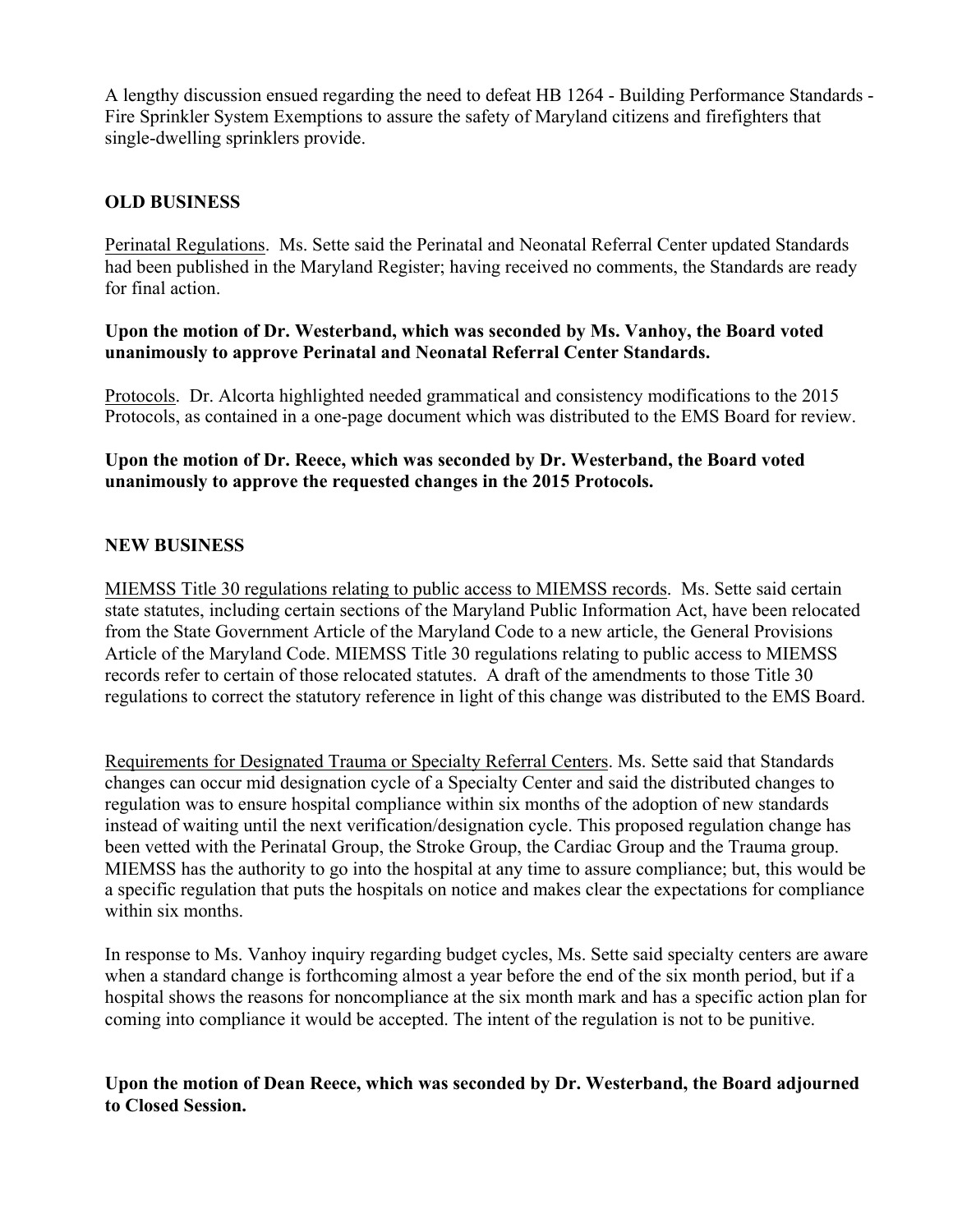The purpose of the closed session was to carry out administrative functions under State Government Article §10-502 (b), to obtain legal advice from counsel under State Government Article § 10-508 (a) (7), and to discuss certain site reviews and maintain certain records and information in confidence as required by Health Occupations Article §14-506 (b) under State Government Article § 10-508 (a) (13).

The closed session was attended by:

## **Board Members Present:**

**Attended in person:** Vic Broccolino, Vice-Chairman; Roland Berg; Dean E. Albert Reece, MD; Sherry Adams; Kyrle Preis; Dany Westerband, M.D.; Mary Alice Vanhoy

**Via phone**: David Hexter, M.D.; Sally Showalter

**Board Members Absent:** Donald L. DeVries, Jr., Esq., Chairman; Fred Cross

## **Others Present:**

**MIEMSS**: Dr. Seaman; Ms. Gainer; Ms. Myers; Ms. Goff; Dr. Alcorta; Mr. Schaefer; Ms. Aycock; Ms. Mays; Ms. Oliveira.

## **OAG**: Ms. Sette.

In closed session the Board:

- 1. Approved the closed session minutes of the Board meetings of December 29014 and January 2015;
- 2. Considered Educational Program Designations;
- 3. Considered CIC Designations;
- 4. Considered a Trauma Reverification;
- 5. Considered nominations to fill vacancies on the Statewide EMS Advisory Council; and
- 6. Reviewed EMS provider disciplinary actions.

## **The Board reconvened in Open Session which was attended by:**

#### **Board Members Present:**

**Attended in person:** Vic Broccolino, Vice-Chairman; Roland Berg; Dean E. Albert Reece, MD; Sherry Adams; Kyrle Preis; Dany Westerband, M.D.; Mary Alice Vanhoy

**Via phone**: David Hexter, M.D.; Sally Showalter

**Board Members Absent:** Donald L. DeVries, Jr., Esq., Chairman; Fred Cross

#### **Others Present:**

**MIEMSS**: Dr. Seaman; Ms. Gainer; Ms. Myers; Ms. Goff; Dr. Alcorta; Mr. Schaefer; Ms. Aycock; Ms. Mays; Ms. Oliveira.

**OAG**: Ms. Sette.